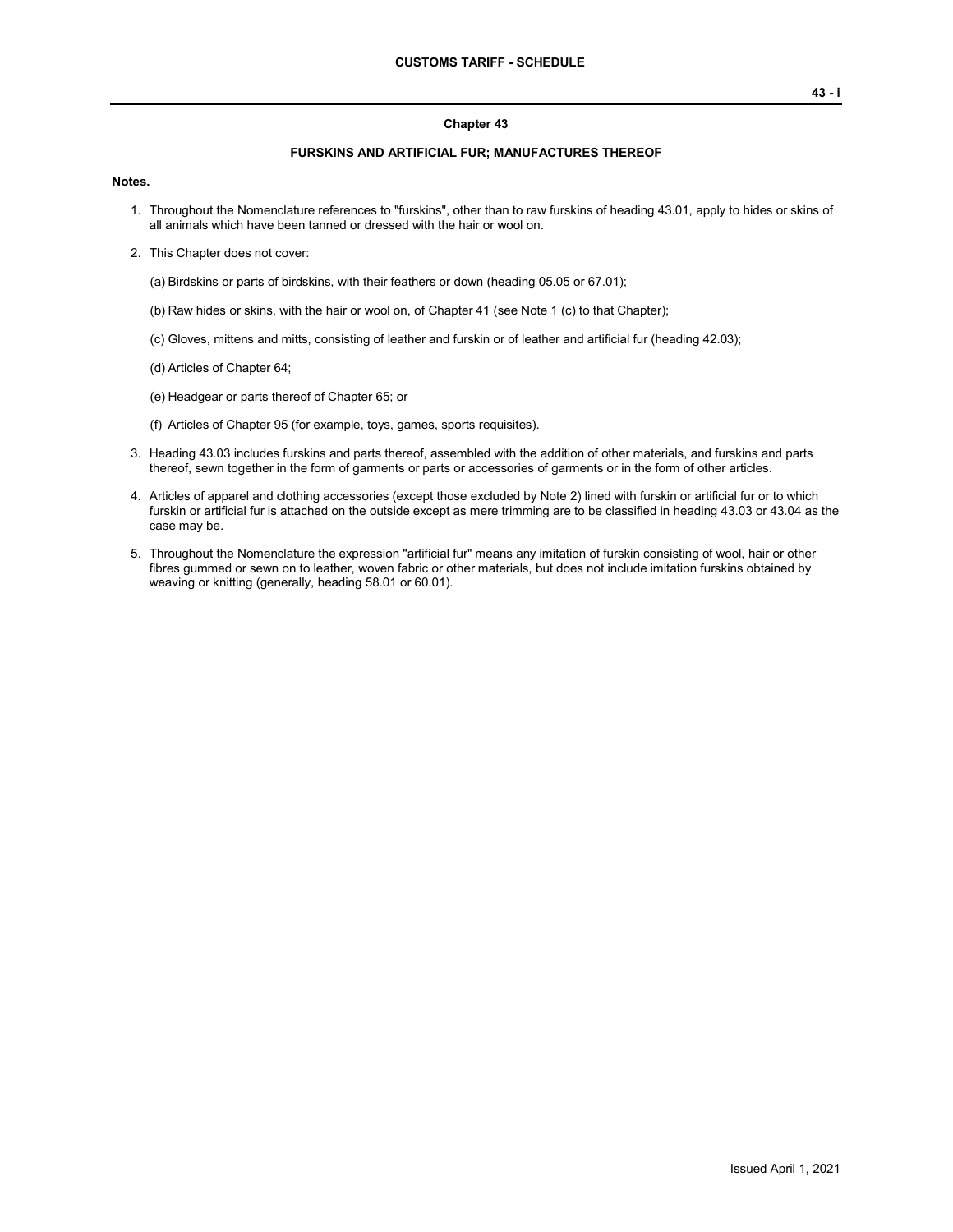# **CUSTOMS TARIFF - SCHEDULE**

| <b>Tariff</b><br>Item | <b>SS</b> | <b>Description of Goods</b>                                                                                                                                                                 | Unit of<br>Meas.                                                                        | <b>MFN</b><br>Tariff | <b>Applicable</b><br><b>Preferential Tariffs</b>                                                                               |
|-----------------------|-----------|---------------------------------------------------------------------------------------------------------------------------------------------------------------------------------------------|-----------------------------------------------------------------------------------------|----------------------|--------------------------------------------------------------------------------------------------------------------------------|
|                       |           |                                                                                                                                                                                             |                                                                                         |                      |                                                                                                                                |
| 43.01                 |           | Raw furskins (including heads, tails, paws and other pieces or cuttings,<br>suitable for furriers' use), other than raw hides and skins of<br>heading 41.01, 41.02 or 41.03.                |                                                                                         |                      |                                                                                                                                |
| 4301.10.00            |           | -Of mink, whole, with or without head, tail or paws                                                                                                                                         |                                                                                         | Free                 | CCCT, LDCT, GPT,<br>UST, MXT, CIAT, CT,<br>CRT, IT, NT, SLT, PT,<br>COLT, JT, PAT, HNT,<br>KRT, CEUT, UAT,<br>CPTPT, UKT: Free |
|                       |           |                                                                                                                                                                                             | NMB<br><b>NMB</b>                                                                       |                      |                                                                                                                                |
|                       |           | 4301.30.00 00 -Of lamb, the following: Astrakhan, Broadtail, Caracul, Persian and<br>similar lamb, Indian, Chinese, Mongolian or Tibetan lamb, whole, with or<br>without head, tail or paws | NMB                                                                                     | Free                 | CCCT, LDCT, GPT,<br>UST, MXT, CIAT, CT,<br>CRT, IT, NT, SLT, PT,<br>COLT, JT, PAT, HNT,<br>KRT, CEUT, UAT,<br>CPTPT, UKT: Free |
|                       |           | 4301.60.00 00 -Of fox, whole, with or without head, tail or paws                                                                                                                            | <b>NMB</b>                                                                              | Free                 | CCCT, LDCT, GPT,<br>UST, MXT, CIAT, CT,<br>CRT, IT, NT, SLT, PT,<br>COLT, JT, PAT, HNT,<br>KRT, CEUT, UAT,<br>CPTPT, UKT: Free |
| 4301.80.00            |           | -Other furskins, whole, with or without head, tail or paws                                                                                                                                  |                                                                                         | Free                 | CCCT, LDCT, GPT,<br>UST, MXT, CIAT, CT,<br>CRT, IT, NT, SLT, PT,<br>COLT, JT, PAT, HNT,<br>KRT, CEUT, UAT,<br>CPTPT, UKT: Free |
|                       |           | $---Other:$                                                                                                                                                                                 | NMB<br><b>NMB</b><br><b>NMB</b><br><b>NMB</b><br>NMB<br>NMB<br>NMB<br>NMB<br>NMB<br>NMB |                      |                                                                                                                                |
|                       |           | 4301.90.00 00 -Heads, tails, paws and other pieces or cuttings, suitable for furriers' use                                                                                                  |                                                                                         | Free                 | CCCT, LDCT, GPT,<br>UST, MXT, CIAT, CT,<br>CRT, IT, NT, SLT, PT,<br>COLT, JT, PAT, HNT,<br>KRT, CEUT, UAT,<br>CPTPT, UKT: Free |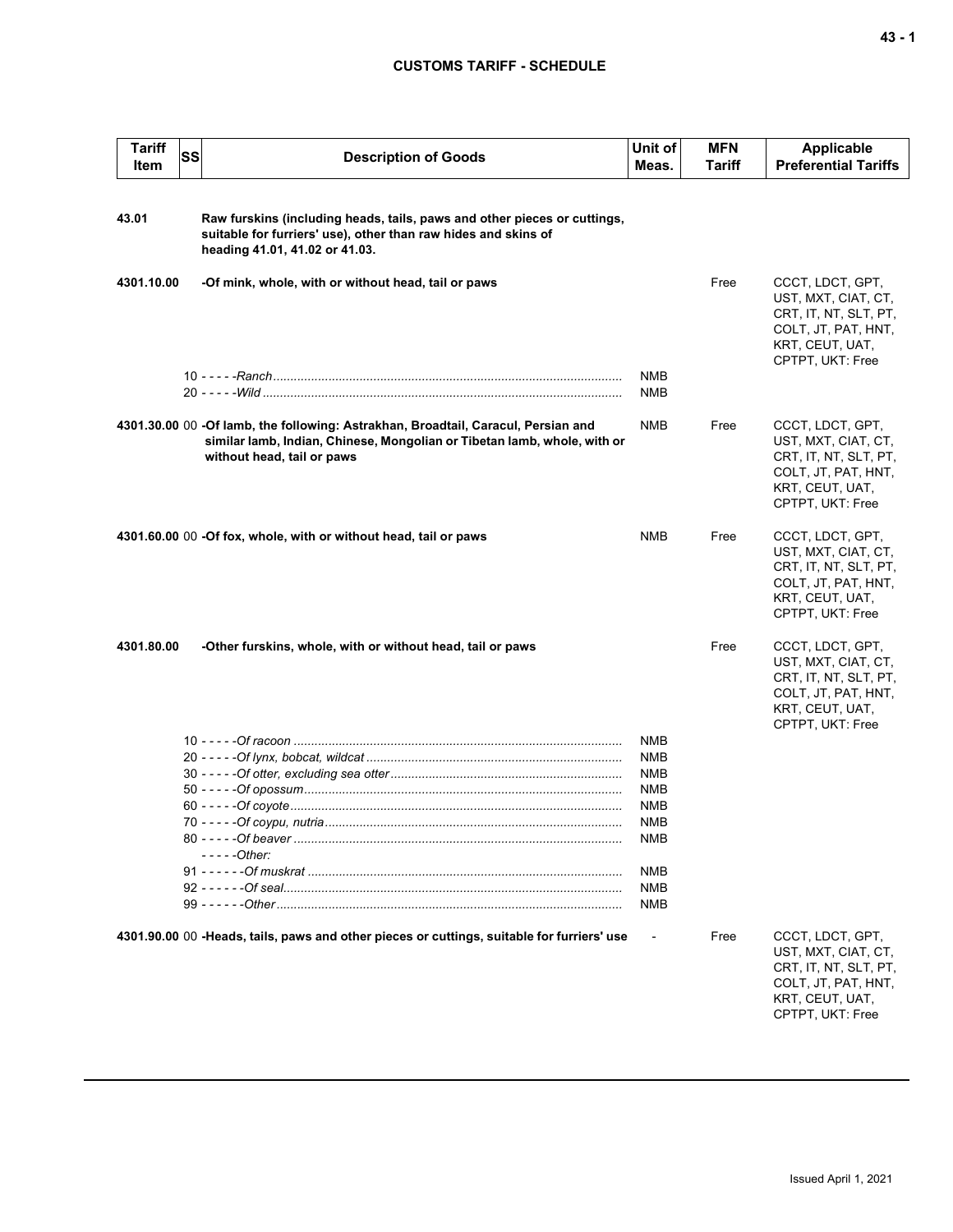## **CUSTOMS TARIFF - SCHEDULE**

| <b>Tariff</b><br><b>Item</b> | SS<br><b>Description of Goods</b>                                                                                                                                                                    | Unit of<br>Meas.         | <b>MFN</b><br><b>Tariff</b> | Applicable<br><b>Preferential Tariffs</b>                                                                                                |
|------------------------------|------------------------------------------------------------------------------------------------------------------------------------------------------------------------------------------------------|--------------------------|-----------------------------|------------------------------------------------------------------------------------------------------------------------------------------|
| 43.02                        | Tanned or dressed furskins (including heads, tails, paws and other<br>pieces or cuttings), unassembled, or assembled (without the addition of<br>other materials) other than those of heading 43.03. |                          |                             |                                                                                                                                          |
|                              | -Whole skins, with or without head, tail or paws, not assembled:                                                                                                                                     |                          |                             |                                                                                                                                          |
| 4302.11.00                   | - - Of mink                                                                                                                                                                                          |                          | Free                        | CCCT, LDCT, GPT,<br>UST, MXT, CIAT, CT,<br>CRT, IT, NT, SLT, PT,<br>COLT, JT, PAT, HNT,<br>KRT, CEUT, UAT,<br>CPTPT, UKT: Free           |
|                              |                                                                                                                                                                                                      | <b>NMB</b><br><b>NMB</b> |                             |                                                                                                                                          |
| 4302.19.00 00 - - Other      |                                                                                                                                                                                                      | <b>NMB</b>               | Free                        | AUT, NZT, CCCT, LDCT,<br>GPT, UST, MXT, CIAT,<br>CT, CRT, IT, NT, SLT,<br>PT, COLT, JT, PAT,<br>HNT, KRT, CEUT, UAT,<br>CPTPT, UKT: Free |
|                              | 4302.20.00 00 - Heads, tails, paws and other pieces or cuttings, not assembled                                                                                                                       |                          | Free                        | CCCT, LDCT, GPT,<br>UST, MXT, CIAT, CT,<br>CRT, IT, NT, SLT, PT,<br>COLT, JT, PAT, HNT,<br>KRT, CEUT, UAT,<br>CPTPT, UKT: Free           |
| 4302.30                      | -Whole skins and pieces or cuttings thereof, assembled                                                                                                                                               |                          |                             |                                                                                                                                          |
|                              | 4302.30.10 00 - - - China goat mats or plates;<br>Rabbit or hare fur plates                                                                                                                          |                          | Free                        | CCCT, LDCT, GPT,<br>UST, MXT, CIAT, CT,<br>CRT, IT, NT, SLT, PT,<br>COLT, JT, PAT, HNT,<br>KRT, CEUT, UAT,<br>CPTPT, UKT: Free           |
| 4302.30.90 00 - - - Other    |                                                                                                                                                                                                      |                          | 8%                          | CCCT, LDCT, UST,<br>MXT, CIAT, CT, CRT,<br>IT, NT, SLT, PT, COLT,<br>JT, PAT, HNT, KRT,<br>CEUT, UAT, CPTPT,<br>UKT: Free<br>GPT: 5%     |
| 43.03                        | Articles of apparel, clothing accessories and other articles of furskin.                                                                                                                             |                          |                             |                                                                                                                                          |

**4303.10 -Articles of apparel and clothing accessories**